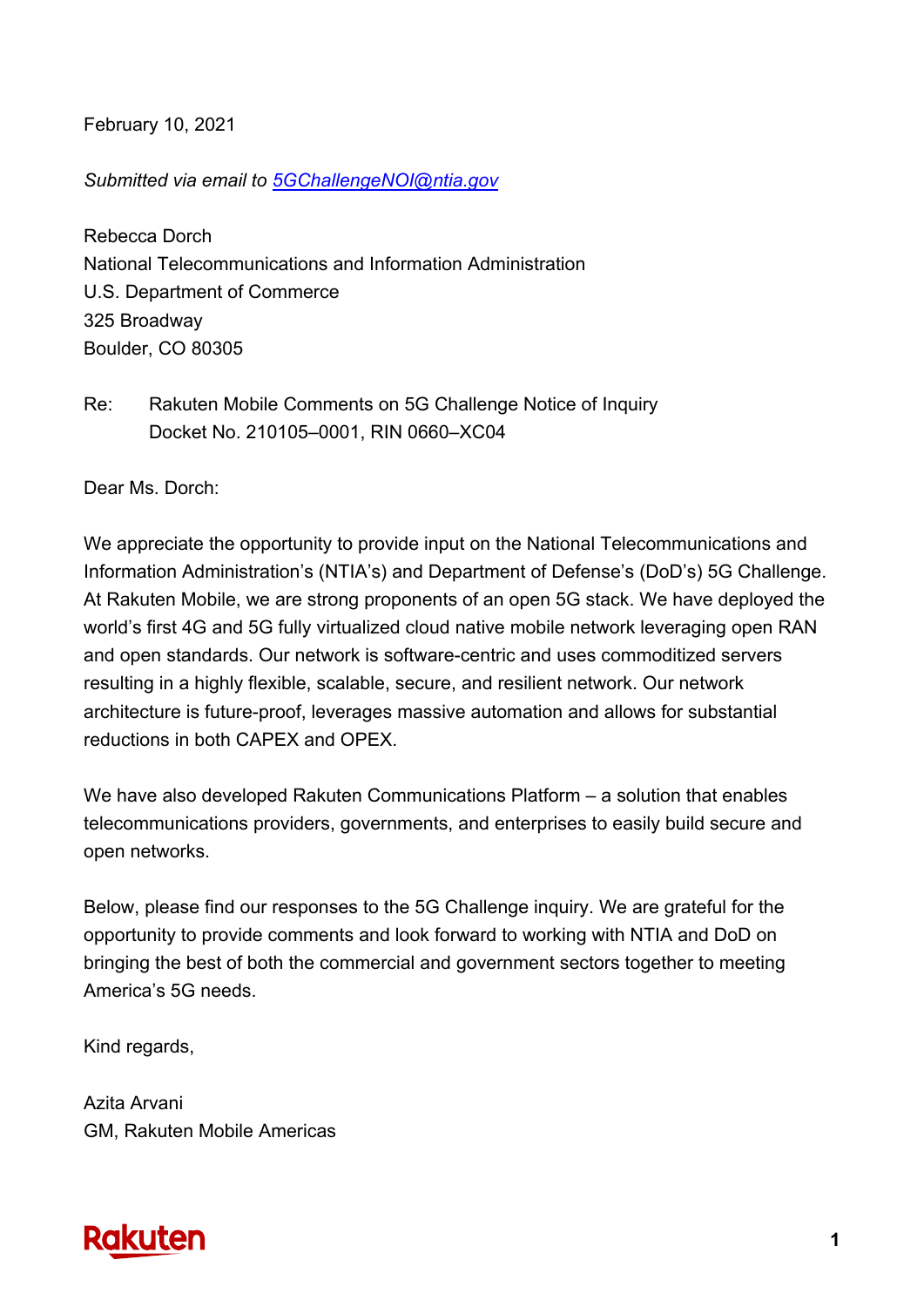#### **I. Challenge Structure & Goals**

**A. How could a Challenge be structured such that it would take advantage of DOD's role as an early U.S. Government adopter of 5G technology to mature the open 5G stack ecosystem faster, encourage more participation in open 5G stack development including encouraging new participants, and identify any roadblocks to broader participation?**

This Challenge should be for a real deployment. We at Rakuten Mobile have already deployed a commercial 4G and 5G network that is end to end cloud native and leverages open RAN and virtual RAN architecture. We have proved that these technologies can be applied for real deployments and not just trials. 5G Challenge should support and encourage a real deployment of such modern architecture.

## *B. How could a Challenge be structured to focus on the greatest impediments to the maturation of end-to-end open 5G stack development?*

We see the greatest impediment to the maturation of end-to-end open 5G solution, including open RAN, is treating it as years away and expect that the applicants can only do a trial or a proof of concept. The Challenge should be structured to require participants to provide a production-quality 5G network that runs on the open 5G stack, which would then encourage the deployment of such technology. Moreover, the challenge should address openness and virtualization in both the Core of the network and the Radio Access Network (RAN). This is the baseline configuration of the most advanced 5G networks in the world and should be the starting point for the NTIA/DoD Challenge.

*C. What should be the goals of a Challenge focusing on maturation of the open 5G stack ecosystem? How could such a Challenge be structured to allow for the greatest levels of innovation? What metrics should be used in the assessment of proposals to ensure the best proposals are selected?*

The Challenge should demand open architecture, which we see as fundamental to the goals of this Challenge. One important metric for determining openness is whether a proposal can demonstrate the use of multiple vendor solutions being part of a 5G stack. If all parts of a 5G stack come from one vendor, then it becomes challenging to assess the openness of the architecture.

Metrics for selection should also include proven use in previous deployments and demonstrated strong network KPI's in production networks*.* 

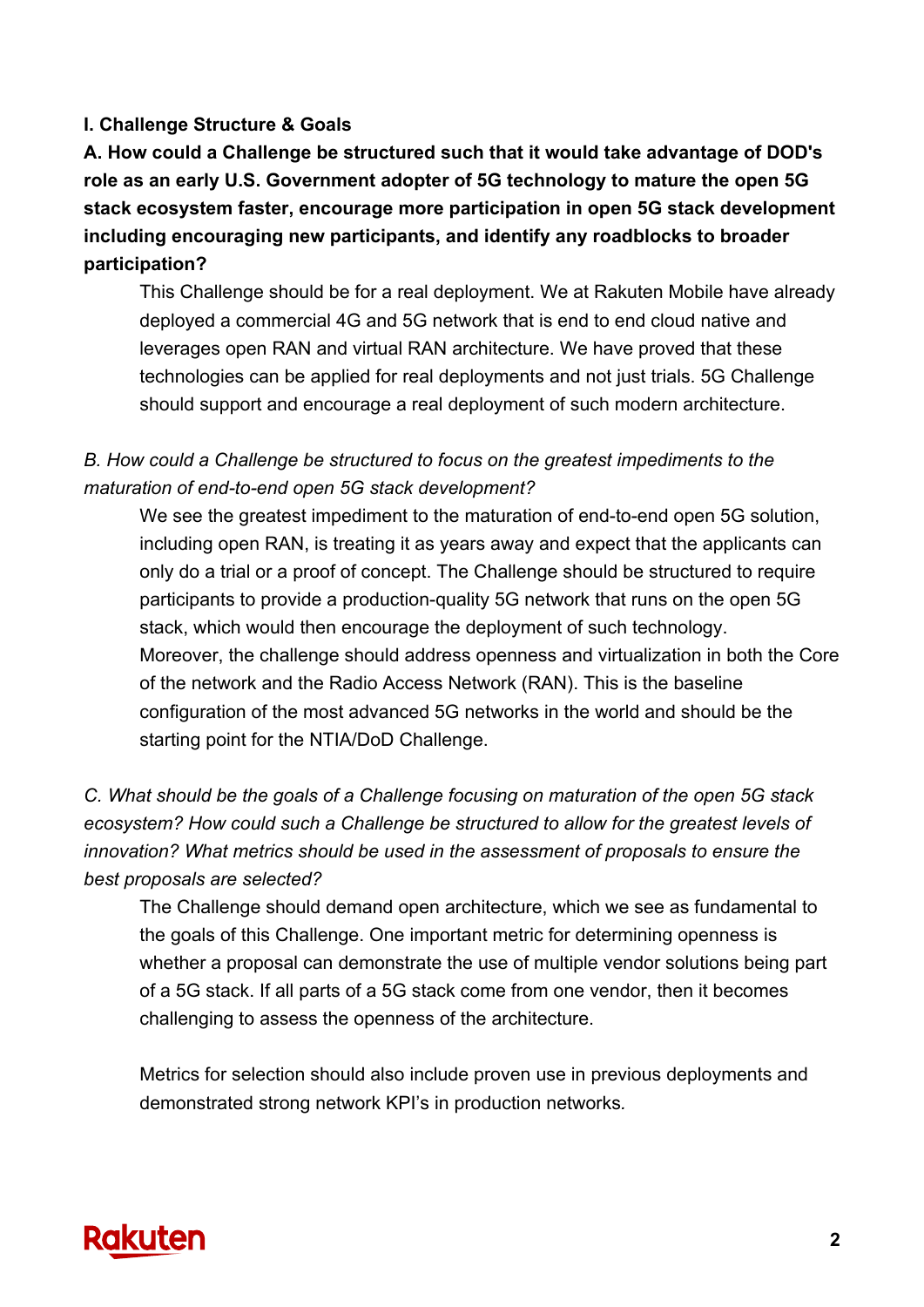*D. How will the open 5G stack market benefit from such a Challenge? How could a Challenge be structured to provide dual benefit to both the Government and the open 5G stack market?*

A 5G Challenge powered by next-generation open architecture and technologies will promote a robust ecosystem for network elements and services, furthering U.S. leadership in 5G and beyond.

Additionally, by engaging U.S. government agencies before the 5G stack is completely matured provides opportunities to ensure that an open 5G stack meets the unique needs of government users alongside the broader commercial market.

### **II. Incentives and Scope**

**A. What are the incentives in open 5G stack ecosystem development that would maximize cooperation and collaboration, promote interoperability amongst varied open 5G stack components developed by different participants, and mature desired featured sets faster with greater stability?**

The 5G Challenge should be for a real network deployment, applying the end to end open architecture to a real use case. To encourage industry players to join, this should be application of technology to a real use case that can be scaled to larger deployments.

- *B. Could a Challenge be designed that addresses the issues raised in previous questions and also includes test and evaluation of the security of the components?* Security must stand as a major and non-compromising design principle of any 5G network architecture, especially for a real deployment and especially for DoD. Open architecture facilitates more proactive, forceful and dynamic security capabilities by enabling more visibility and more control points in the network. With the power of leveraging open architecture and technologies comes the responsibility of implementing powerful security postures. Strong security for each and every component of the network has to be required and evaluated for the 5G Challenge.
- *C. Could a Challenge be designed that would require participants to leverage software bill of materials design principles in the development of components for an open 5G stack?*
- *D. Many open 5G stack organizations have developed partial implementations for different aspects of an open 5G stack. What portions of the open 5G stack has your organization successfully developed with working code? What portions of the open 5G stack does*

# **Rakuten**